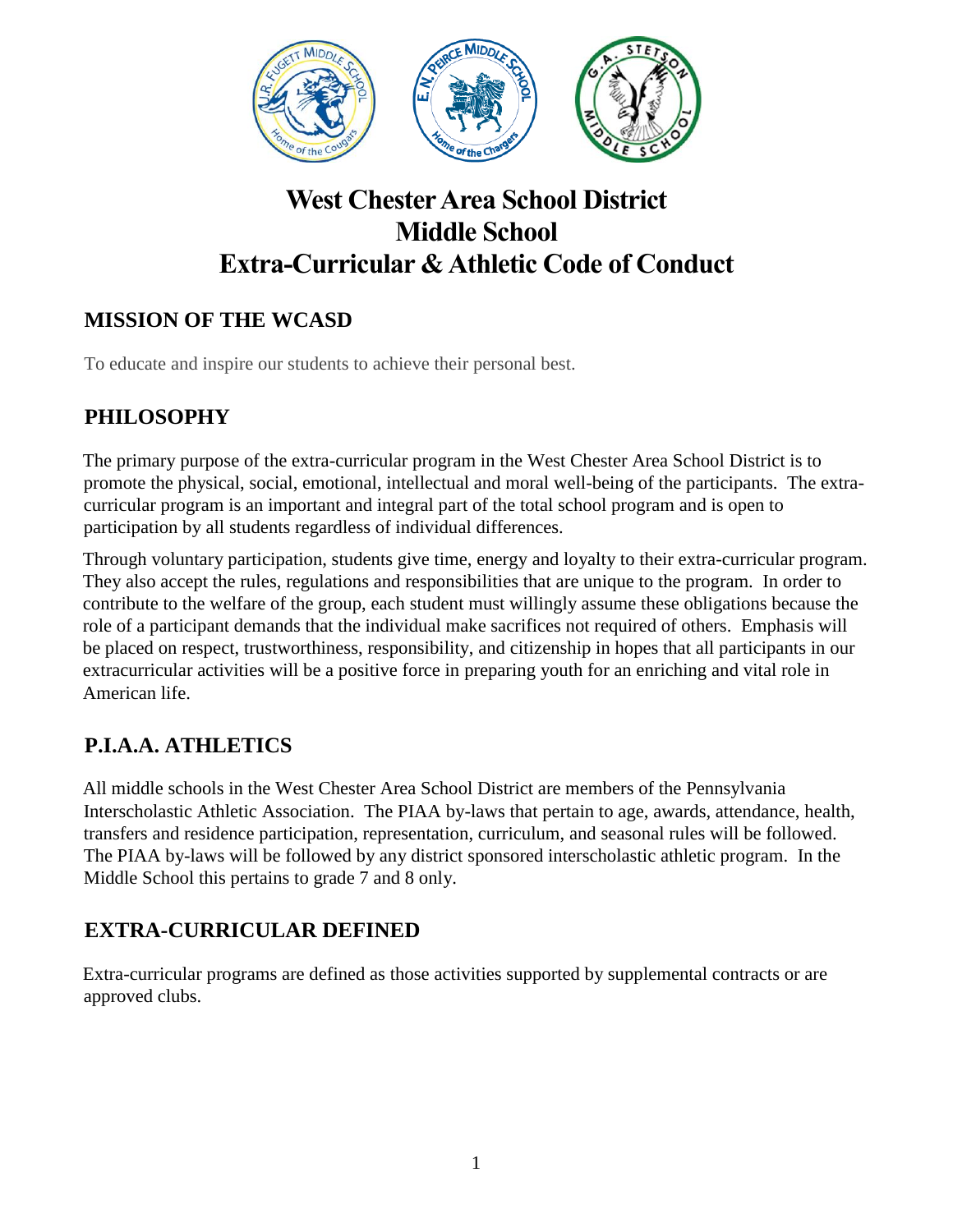## **SPORTSMANSHIP / CITIZENSHIP**

Students in the West Chester Area School District must keep in mind that they are always in the public eye and that their personal conduct will always be subject to the scrutiny of their fellow students, spectators, opponents, and the media. Therefore, they have an obligation to serve as positive role models by subscribing to the following code of conduct:

- 1. Show respect for authority and property.
- 2. Maintain academic eligibility.
- 3. Abide by specific team rules.
- 4. Emphasize the ideals of sportsmanship, citizenship, loyalty, ethical conduct, and fair play.
- 5. Denounce and not participate in actions meant to demean opposing players, teams, spectators and officials.

Any display of un-sportsmanlike behavior toward an opponent, official, or spectator during the season will result in counseling by the coach/advisor and possible suspension from the team or activity.

# **ACADEMIC ELIGIBILITY**

Academic eligibility for all extra-curricular activities is based on the premise that academic performance is the primary focus of a middle level education and the standard against which participation is measured.

#### **ELIGIBILITY REQUIREMENTS:**

- 1. To be eligible for extra-curricular activities, a student must be enrolled as a fulltime student in the West Chester Area School District, a legal home school student or a charter school student of the West Chester Area School District.
- 2. Eligibility shall be cumulative from the beginning of a grading period and shall be reported on a weekly basis.
- 3. A middle school student-athlete in grades 7 and 8 must comply with the PIAA rule that requires a student cannot be failing **two (2) full classes (2 Unified Arts classes=1 full class) in order to participate in the athletic program or activity.**
- 4. A student must make adequate academic progress in compliance with this code in order to maintain eligibility to participate in extra-curricular activities.
- 5. In accordance with PIAA by-laws, any student who is still ineligible at the end of a grading period will be ineligible for the first fifteen (15) days of the next grading period. **Students who are ineligible for two (2) consecutive weeks and/or three (3) weeks cumulative forfeit participation in that activity, club or sport.**
- 6. *Extenuating circumstances*. When extenuating circumstances are negatively impacting a student's grades, behavior, and/or attendance and that student has become ineligible, a parent/guardian, faculty advisor, or administrator may address the Principal or his/her designee (assistant principal). **The Principal or his/her designee will review those circumstances and decide whether to continue the student's ineligible status or place him/her on probation.** He/she will also follow up with the appropriate building staff (i.e., teachers, guidance counselor, psychologist, and social worker) in order to assist the student with his/her problems.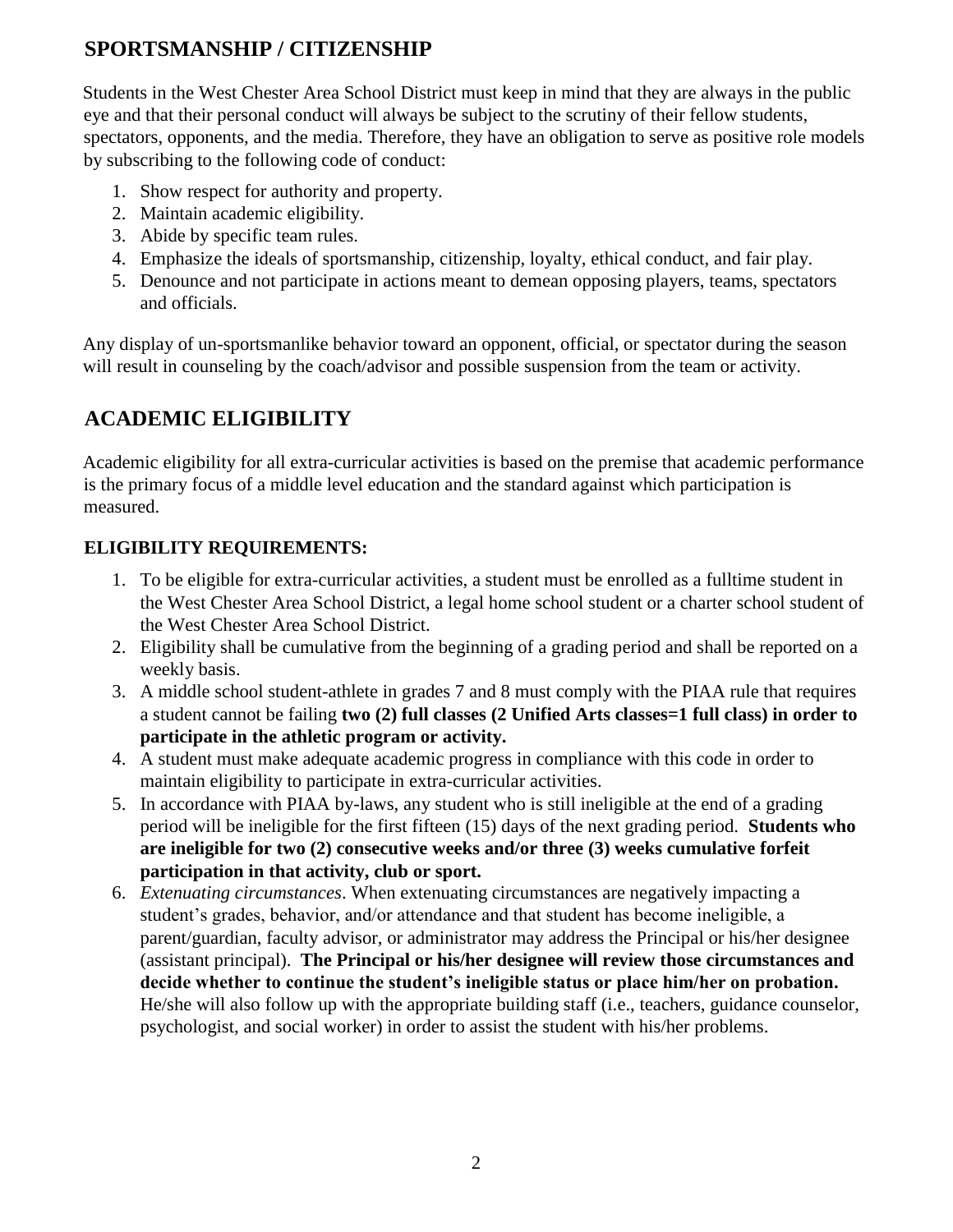#### **REPORTING PROCEDURES:**

- 1. The Middle School Athletic Manager will be responsible for compiling a list of students involved in the inter-scholastic athletic program for each season and submit this list to the Principal and entire staff. Special note: Parents of home school or charter education must report their grades to the athletic office on a weekly basis.
- 2. Eligibility shall be cumulative from the beginning of a grading period and shall be reported on a weekly basis.
- 3. Coaches and counselors of students who are ineligible will be notified by the end of the day each Friday.
- 4. In the event of a disagreement as to the application of these rules, the Principal will have final authority to apply the guidelines and determine eligibility.
- 5. These academic eligibility requirements are applicable to all students who participate in the extra-curricular and athletic programs in the West Chester Area School District.

#### **SCHOOL ATTENDANCE**

**Late to School** - A student must be in school by **9:06 a.m.** in order to participate in an athletic contest/practice/activity that day. An exception will be made if the student has an approved medical appointment, in which case, the student must present to the attendance office a signed statement from the doctor regarding the absence. A note from the parent/guardian for illness will **not** be acceptable.

**Early Dismissal** – The WCASD policy is that in order for a student to participate in any extra-curricular activity, he or she must be present in school the day of the activity. If a student needs to have an early dismissal for any reason, he or she is expected to return at a reasonable time. If the student does not expect to return, he or she must receive prior permission from the administration or the athletic office.

The Principal or his or her designee may make exceptions to this policy when a student has extenuating circumstances.

## **PRACTICES, MEETINGS, AND/OR COMPETITIONS**

Each member of any team or organization is required to make a commitment to that sport or activity. Part of the commitment involves attending every scheduled practice, contest and activity. Unexcused absence from scheduled practices/contests/activities will result in the following actions:

- 1. Counseling by the head coach/advisor and notification of parents, if necessary, and
- 2. Suspension from the team/activity and possible dismissal, if subsequent violations occur.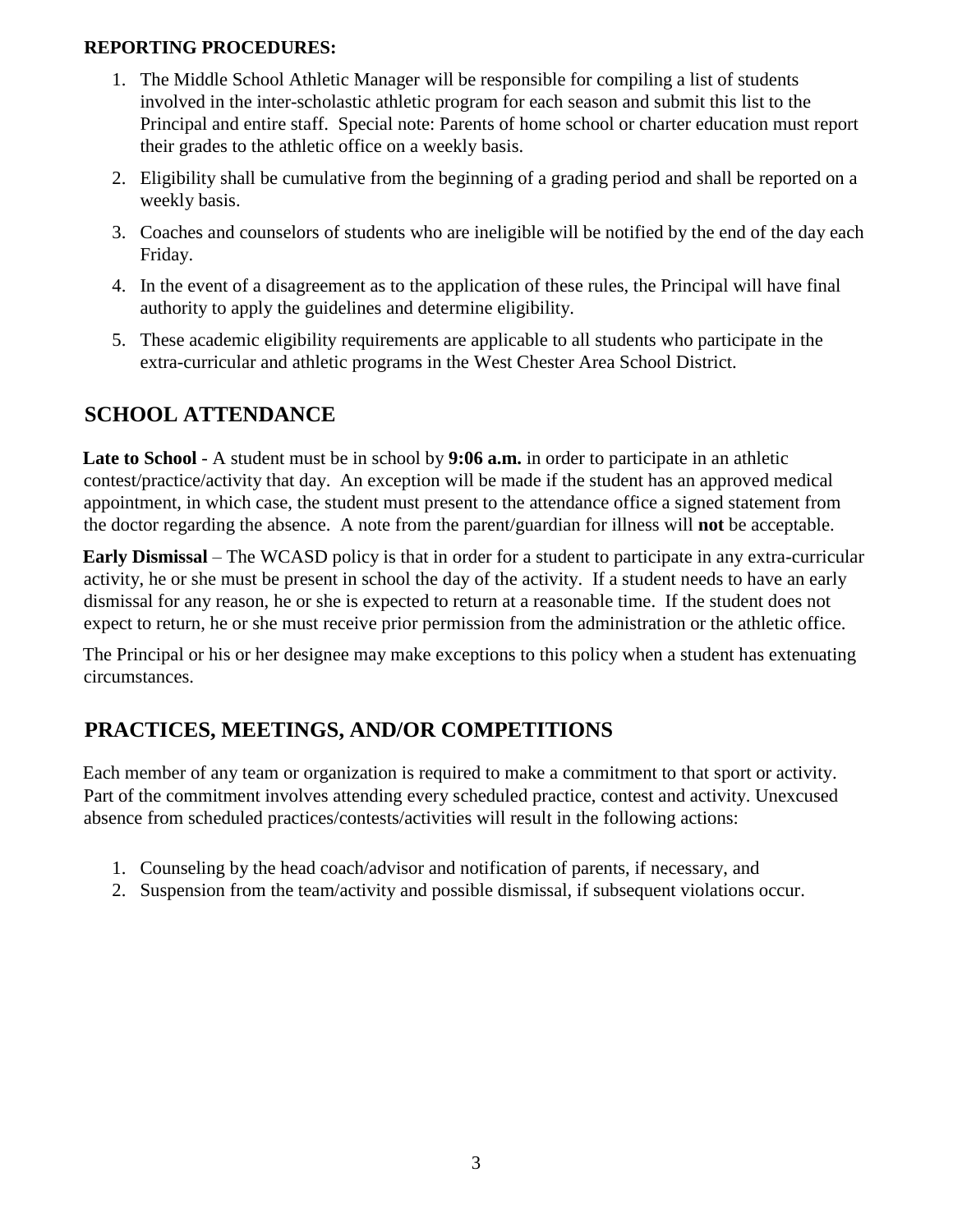# **TRAVEL**

Students must travel to and from away contests/activities, in transportation provided by the school. The only exceptions to this policy follow:

- 1. Injury to participant which would require alternate transportation.
- 2. Prior arrangement made in writing between the participant's parent/guardian and school personnel i.e. principal, athletic director, coach or advisor, (signed Coach's Release Roster Form), for the student to ride with the parent/guardian due to special situations which may arise.
- 3. When school transportation is not provided and alternative means are approved.
- 4. Students who wish to be transported by another students' parent are required to have a signed note from that student's parent. Both parents' signatures are required.

## **EQUIPMENT AND UNIFORMS**

Equipment and uniforms are issued to students on a loan basis and are to be worn only when authorized by the coach/advisor. It is the student's responsibility to take care of this equipment. If any of the equipment is not returned at the conclusion of the season, an obligation will be issued to the student for the fair cost of replacing it. Until the obligation is resolved, the student will not be eligible for athletic/activity awards and will not be permitted to participate in any future extra-curricular activity.

# **COMPLETION OF EXTRA-CURRICULAR ACTIVITY**

In order for the student to be eligible for a letter, team and/or individual awards, it is required that he/she complete the activity including any post-season playoffs, tournaments, and exhibitions where applicable. The only exception will be illness and/or injury that limit participation. No awards will be given to any student suspended and/or dismissed for the remainder of the season for "Extra-Curricular Code of Conduct" violations.

#### **"IN-SEASON" ONLY**

The rules and regulations in this code shall apply to any violation that may occur during **the period of the extra-curricular activity** participation **on and off school premises**. Period of activity begins with the first competition, meeting or practice and ends with the last contest, meeting or practice, whichever is the later date. For athletes this applies during their in-season.

Violation of the WCASD's "Discipline and Records Policies" which requires administrative action will be handled in accordance with the provisions of the specific sections as outlined in the policies. For example, if a violation involves a suspension from school,(internal or external), the student will also be suspended from participating in practices/contests/activities of that team/organization during the length of the suspension. Future violations of the "Discipline and Records Policies" during the period of participation will result in further disciplinary actions as stated in this code.

It should be clearly understood that the same standards of behavior and discipline will be applied to all students and any violations of the WCASD "Discipline and Records

Policies" may result in forfeiture of the privilege to participate on a West Chester Area School District extra-curricular activity. Please note that the student suspension **will not** be adjusted to meet their practice, competition, or activity schedule.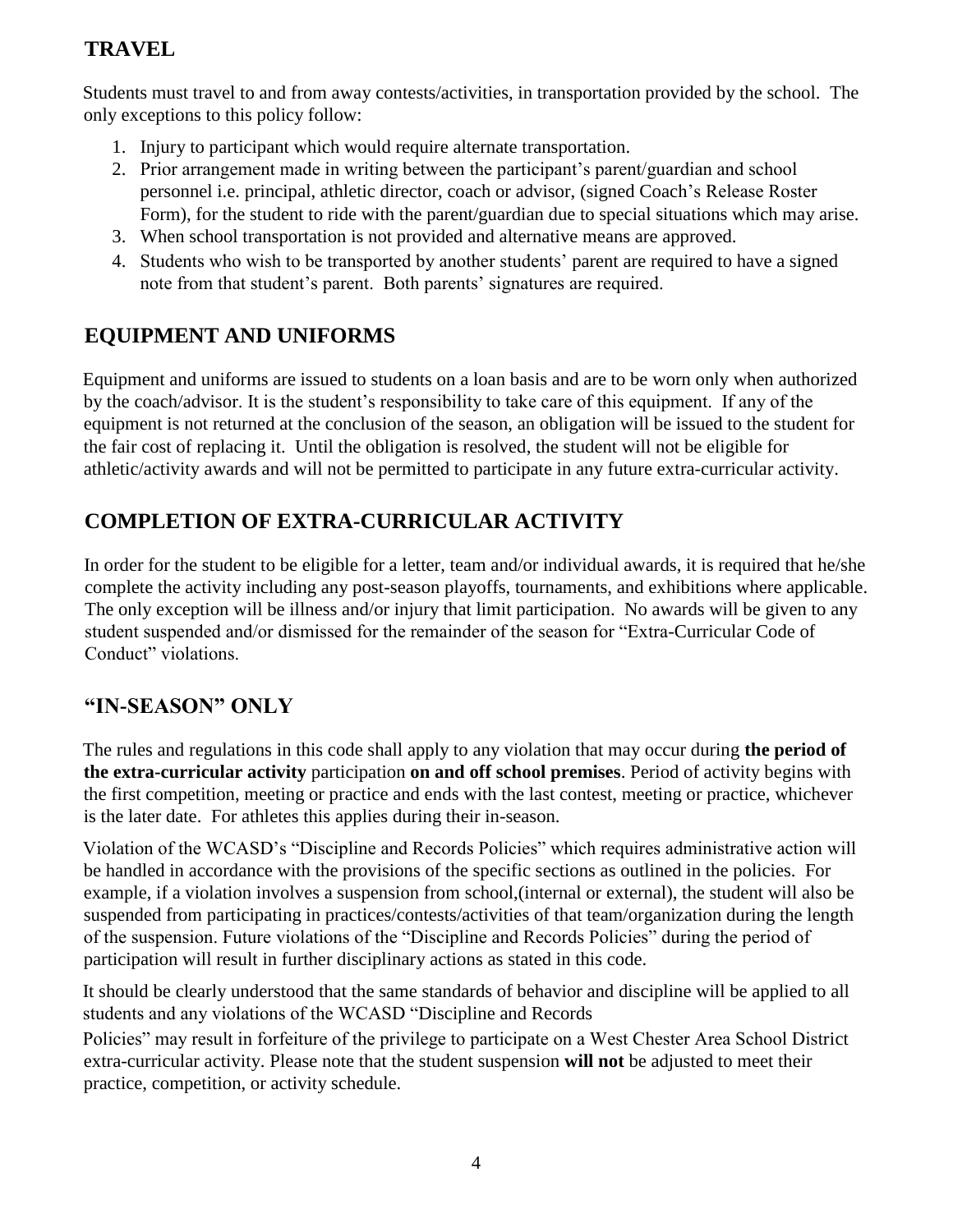### **TOBACCO USE – ON AND/OR OFF SCHOOL PREMISES**

Smoking/possession of tobacco products will result in the following action:

First Offense - will result in a three day suspension from all activities.

**Second Offense** - will result in a ten day suspension from all activities.

**Third offense** - will result in a suspension from all activities for the remainder of the season.

# **VIOLATIONS OF THE DISCIPLINE CODE**

#### **Level II Offenses**

If a student is charged with three level II offenses under the WCASD Discipline and Records Policies during one season, the student will be dismissed from the team and excluded from all team activities for the remainder of the season. For year long activities, reinstatement will coincide with the seasonal scheduling of athletics. For example: a student suspended in the Fall may resume participation in their activity when the winter athletic season begins in November.

#### **Level III Offenses**

If a student is charged with two level III offenses under the WCASD Discipline and Records Policies during a school year, the student will be suspended from athletics/activities for the remainder of the school year.

#### **Substance Abuse**

The WCASD has a School Board approved policy on drug and alcohol use. The following are the major provisions of that policy:

The WCASD BOARD OF EDUCATION finds that the possession, use, distribution or delivery of drugs, mood altering substances and/or alcoholic beverages by students while engaged in activities subject to control by the School District is a matter of concern and injurious to the health, safety and welfare of the students and enacts the following regulations: In accordance with Sections 510 and 1317 of the School Code of the Commonwealth of Pennsylvania, the Board of School Directors prohibits any student from knowingly possessing, using, transmitting, manufacturing, or being under the influence of any drug or mood altering substance and/or alcoholic beverage. These prohibitions, rules and regulations are made as being in the interest of the health, safety and welfare of the students.

Through curriculum, the Student Assistance Program, Crises Intervention Specialists, community support and resources, strong and consistent administrative and faculty commitment, rehabilitative efforts, and disciplinary procedures, the West Chester Area School District will strive to educate, prevent and intervene in the use and abuse of all drug, alcohol and mood altering substances by students.

#### STUDENT POSSESSION, USE OR DELIVERYOF DRUGS, MOOD ALTERING SUBSTANCES AND/OR ALCOHOLIC BEVERAGES

This policy is violated when any student, visitor, guest or other person unlawfully manufactures, uses, abuses, possesses, constructively possesses, distributes or attempts to distribute drugs, alcohol or any mood altering substances or drug paraphernalia on school premises, or at any school sponsored activity anywhere, or while traveling to and from school or school related activities, or who conspires to distribute drugs, alcohol or any mood altering substances.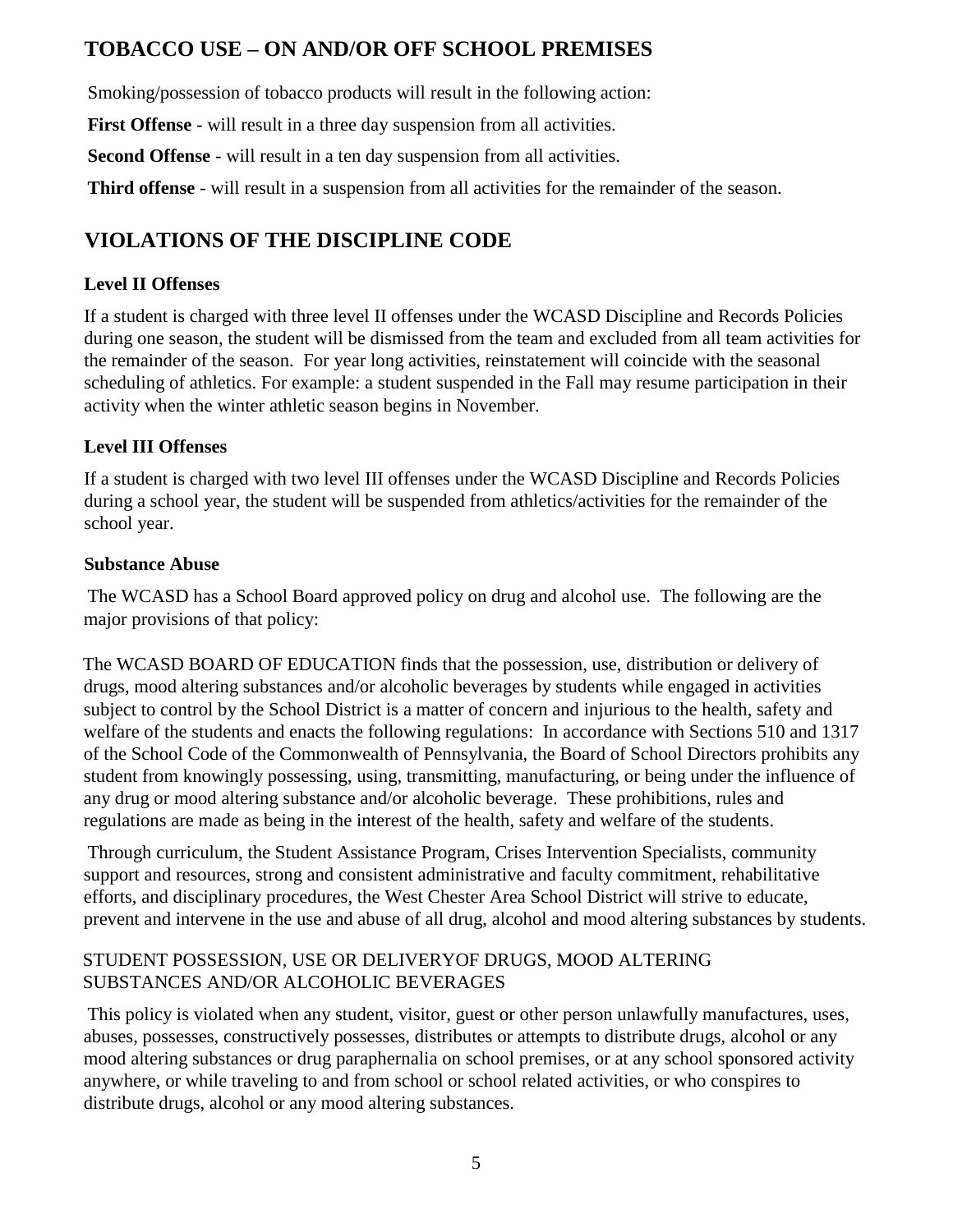In an attempt to protect the health and well being of our students, and the integrity of our extracurricular programs, the WCASD has established regulations to discourage substance abuse. Student/athletes are subject to all of the provisions of the WCASD Drug and Alcohol Abuse Policy. In addition, any student who violates the policy will be subject to the following:

**First Offense** – The student will be excluded from team or organization for a period of 10 school days.

**Second Offense**- The student will be excluded from all team or organization for the remainder of the school year.

#### **Selling or Distribution**

- 1. If a student is found selling or providing drugs, narcotics or alcohol on school property, in the community or on the school bus, he/she will be suspended immediately for ten (10) days, and forfeit all rights and privileges for further participation in extra-curricular activities for the remainder of the school year.
- 2. The Principal will request a Due Process Hearing before the Board of School Directors for the purpose of expulsion from school.
- 3. The police will be notified and will take appropriate action.

#### **Anabolic Steroid Use/Abuse**

The use of, possession, delivery of anabolic steroids or other illegal performance enhancing substances except for a valid medical purpose, by any student involved in school related extra-curricular activities is prohibited. Disciplinary action could include any or all of the following:

**First Offense**- The student will be suspended from middle school extra-curricular for the remainder of the season.

**Second Offense**- The student will be suspended from middle school extra-curricular activities for the remainder of the school year.

**Third Offense** – The student will be permanently suspended from high school extra-curricular activities in the WCASD.

**No student shall be eligible to resume participation in middle school** extracurricular activities **unless there has been a medical determination that no residual evidence of steroids exists.**

#### **STATEMENT ON THE PENNSYLVANIA CRIMES CODE**

Violations of the Pennsylvania crimes code that occur "in season", outside of school, shall be subject to administrative investigation with the possibility of student being suspended or dismissed from the extracurricular activity.

#### **DRUG TESTING**

Consistent with the recent United States Supreme Court Decision, the WCASD reserves the right to require lab testing if a student is suspected of substance abuse.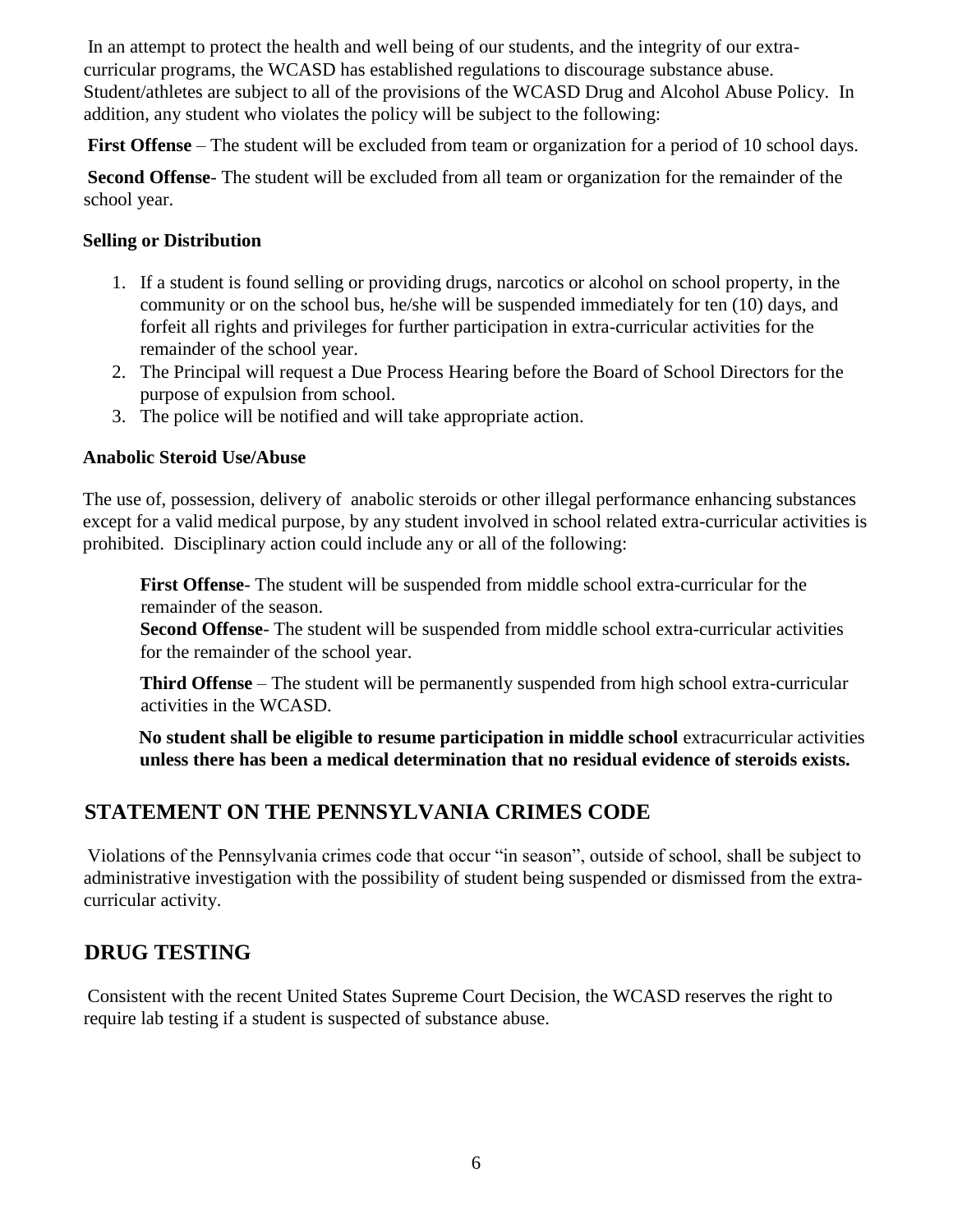#### **HAZING**

The WCASD has a school board policy on hazing. The following are the major provisions of that policy:

Hazing is any action or situation that recklessly or intentionally endangers the mental or physical health or safety of a student or which willfully destroys or removes public or private property for the purpose of initiation or admission into or affiliation with, or as a condition for continued membership on any extra-curricular activity. Hazing is a level II offense and will be subject to the actions outlined in the WCASD Discipline and Records Policies handbook.

## **SPECIFIC EXTRA-CURRICULAR ACTIVITY RULES**

Head coaches/advisors may establish additional guidelines through their training/meeting rules with the approval of the athletic director/administrator. Any additional rules and regulations developed by the head coach/advisor of any extra-curricular activity must be approved by the Athletic Director/Administrator prior to the start of the program. These rules can not be inconsistent with any provisions of this extra-curricular code of conduct. These additional rules and regulations must be in writing and on file in the Athletic Office/Main Office.